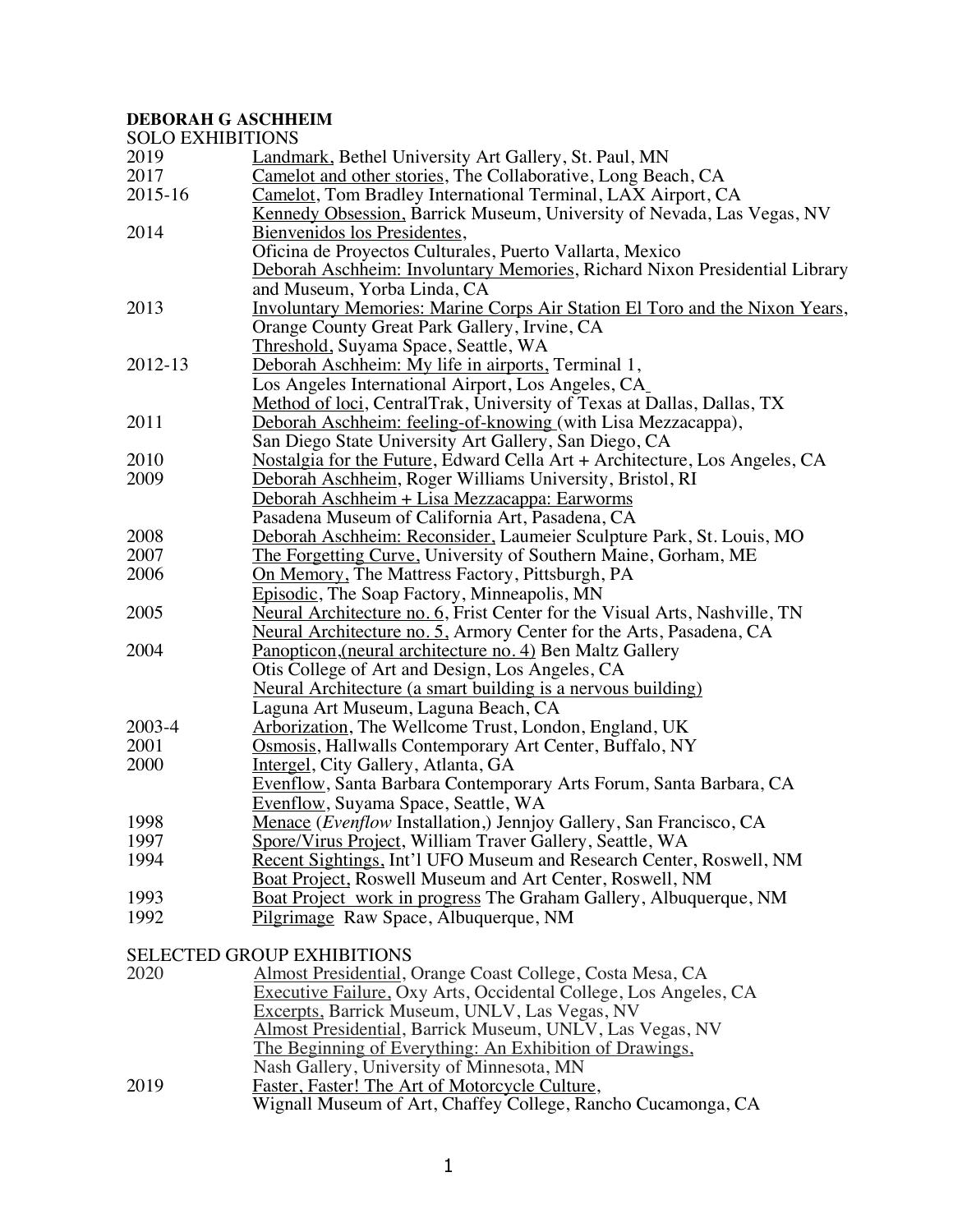### GROUP EXHIBITIONS CONTINUED

| 2018   | We the People: Protest and Patriotism                                                                                          |
|--------|--------------------------------------------------------------------------------------------------------------------------------|
|        | Sun Valley Center for the Arts, ID                                                                                             |
|        | <u>Time, Space, and Process</u> , Bethel University Art Gallery, St. Paul, MN<br>travels to Rochester, MN, Art Center in 2021) |
| 2017   | Every (ongoing) Day, Arena 1, Santa Monica, CA                                                                                 |
|        | <u>Wonder Room,</u> Tongva Park, Santa Monica, CA                                                                              |
|        | Conduction, FOCA Curators Lab, Los Angeles, CA                                                                                 |
| 2016   | Five, Marjorie Barrick Museum, University of Nevada, Las Vegas                                                                 |
|        | Danube Video Art Festival, Grein, Austria                                                                                      |
| 2015   | Yesterday's Future, Orange County Great Park Gallery, Irvine, CA                                                               |
|        | The Brain, Sun Valley Center for the Arts, Ketchum, ID                                                                         |
| 2013   | <b>Relative Dimensions, Crossroads School, Santa Monica, CA_</b>                                                               |
|        | <b>Modernist Maverick, Nevada Museum of Art, Reno, NV</b>                                                                      |
|        | When I'm Sixty-Four, Museum of Art and History, Lancaster, CA                                                                  |
| 2012   | Drawing the Mind, OSilas Gallery, Concordia College, NY                                                                        |
| 2011   | <u>Some City Angels</u> , Edward Cella Art + Architecture, Los Angeles, CA                                                     |
|        | Hiding Places: Memory in the Arts, John Michael Kohler Arts Center,                                                            |
|        | Sheboygan, WI (with Lisa Mezzacappa)                                                                                           |
| 2010   | I Spy: Surveillance and Security, Sun Valley Center for the Arts, ID                                                           |
|        | Viralnet: Home and Garden, Museum of Jurassic Technology, Culver City, CA                                                      |
| 2009   | Installations Inside/Out, Armory Center for the Arts, Pasadena, CA                                                             |
|        | <u>The Lining of Forgetting</u> , Austin Museum of Art, Austin, TX                                                             |
|        | The Future Imaginary, Otis College of Art and Design, Los Angeles, CA                                                          |
| 2008   | Vital Signs, Newcomb Art Gallery, Tulane University, New Orleans, LA                                                           |
|        | The Lining of Forgetting, Weatherspoon Art Museum                                                                              |
|        | University of North Carolina at Greensboro                                                                                     |
| 2007   | Orion's Belt, Sheppard Fine Arts Gallery, University of Nevada, Reno                                                           |
|        | Animus/Wilderness, Glass Eye, Brooklyn, NY                                                                                     |
| 2006   | <u>Alternate Routes: Mapping in the Studio,</u>                                                                                |
|        | Crossroads School, Santa Monica, CA                                                                                            |
| 2005   | The One, NGC 224, Brooklyn, NY                                                                                                 |
| 2004   | <u> Certain Traces: Dialogue Los Angeles/Prague 2004</u>                                                                       |
|        | Los Angeles Municipal Art Gallery, CA and Museum Kampa, Prague, C.R.                                                           |
|        | <b>Suspension: Sonic Absorption Consolidated Works, Seattle, WA</b>                                                            |
| 2003   | C.O.L.A. 2003, Los Angeles Municipal Art Gallery, Los Angeles, CA                                                              |
| 2002   | <b>Synthetically Bred, Central Michigan University, Mt. Pleasant, MI</b>                                                       |
|        | <b>Out Of True</b> , ( <i>Audition</i> ,) University Art Museum, UC Santa Barbara, CA                                          |
|        | Beelden Buiten 2002: Fractals Tuin De Brabandere, Galerie CD, Tielt, Belgium                                                   |
|        | New Works, New Spaces, (Retina) Armory Center for the Arts, Pasadena, CA                                                       |
| 2001   | <b>Synapse Installation</b> , <b>Artificial Structures</b> , Raid Projects, Los Angeles                                        |
|        | Sensate, Kellogg University Gallery, Cal Poly Pomona, Pomona, CA                                                               |
| 2000   | Animate Sculpture: As If Alive, N.J. Center for the Visual Arts, Summit, NJ                                                    |
|        | Quirky, Adam Baumgold Fine Art, New York, NY                                                                                   |
| 1999   | What on Earth?!, Nevada Institute for Contemporary Art, Las Vegas, NV                                                          |
| 1998-9 | On the Ball, DeCordova Museum and Sculpture Park, Lincoln, MA                                                                  |
| 1997   | Invitational '97, Knoedler & Company, New York, NY                                                                             |
|        | Are We Touched? Huntington Beach Art Center, CA                                                                                |
|        | They Came Here First!, Center on Contemporary Art, Seattle, WA                                                                 |
|        |                                                                                                                                |

HONORS, AWARDS, RESIDENCIES<br>2020 **Individual Artist Fellov** 

2020 **Individual Artist Fellowship**, Pasadena Arts and Culture Commission, CA (also 2017, 2008, 2004)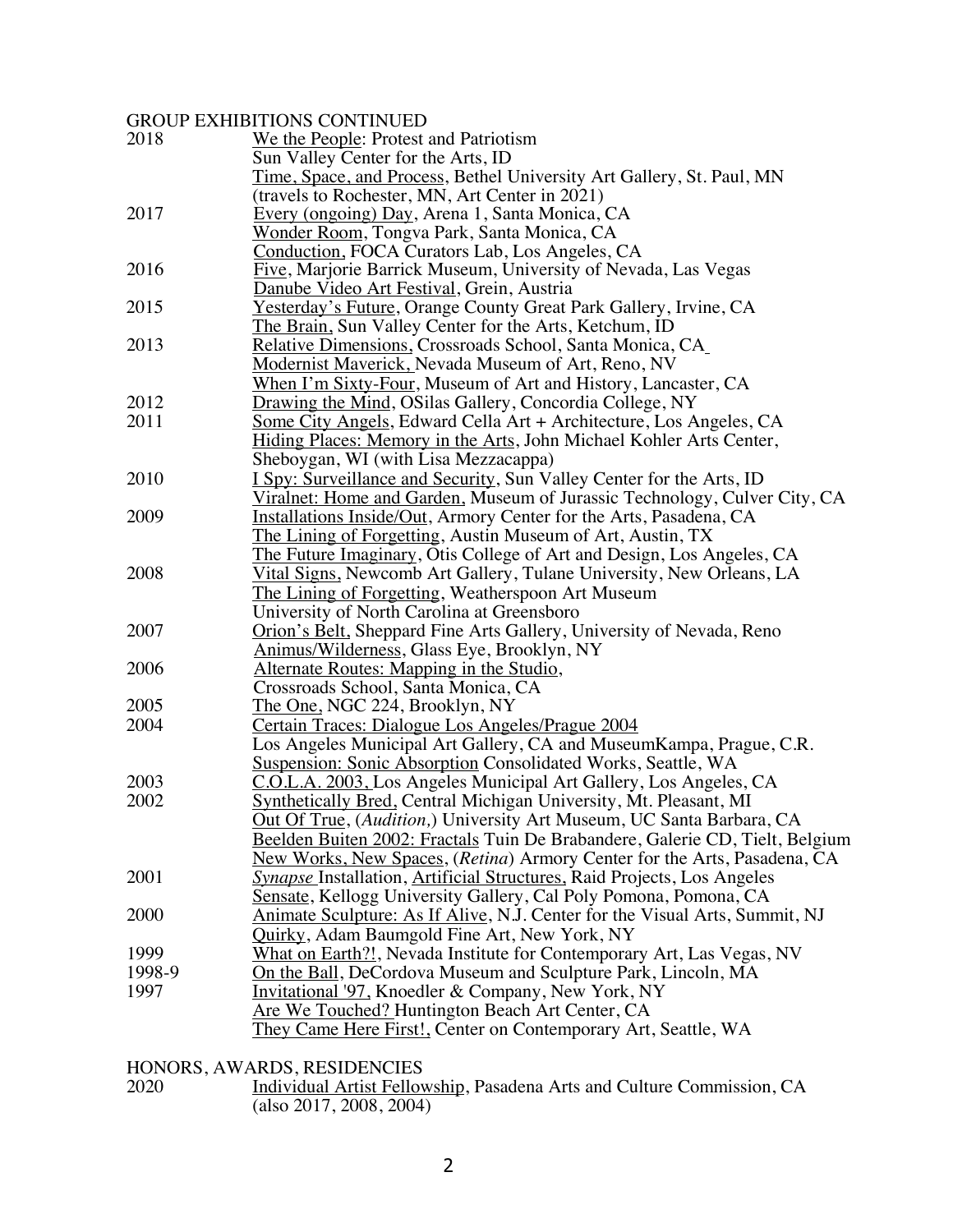### AWARDS CONTINUED

| <i>IWIWDS</i> CONTINUED |                                                                                |
|-------------------------|--------------------------------------------------------------------------------|
| 2019-20                 | Creative Strategist Artist-in-Residence, Los Angeles County Register-Recorder, |
|                         | Norwalk, CA (LA County Arts Commission)                                        |
| 2017                    | Humanities for all Quick Grant for "Time Travel", California Humanities, CA    |
| 2014                    | Residency Fellowship, The MacDowell Colony, Peterborough, NH                   |
| 2013                    | Investing in Artists Grant, Center for Cultural Innovation, CA                 |
| 2012                    | The Artech Grant, Artech, Seattle, WA                                          |
| 2011                    | Mid-Career Artist Fellowship, California Community Foundation,, CA             |
| 2011-12                 | Artist in Residence, Orange County Great Park, Irvine, CA                      |
| 2011                    | <b>Artists' Resources for Completion Grant, Center for Cultural</b>            |
|                         | Innovation Los Angeles, CA                                                     |
| 2009-11                 | Hellman Visiting Artist Fellowship, Memory and Aging Center,                   |
|                         | Department of Neurology, University of California, San Francisco, CA           |
| 2009                    | City of Los Angeles Artist-in-Residence Grant, Los Angeles, CA                 |
| 2007                    | Artist-in-Residence, Fundacion Valparaiso, Mojacar, Spain                      |
|                         | Artist-in-Residence (Carolina Healthcare Artist),                              |
|                         | McColl Center for Art + Innovation, Charlotte, NC                              |
| 2007, 2004              | Artists' Resources for Completion Grant, The Durfee Foundation                 |
|                         | Santa Monica, CA                                                               |
| 2006                    | Artist-in-Residence, Headlands Center for the Arts, Sausalito, CA              |
| 2002-3                  | City of Los Angeles Individual Artist Fellowship, Los Angeles,                 |
|                         | <b>HARP Residency, Hallwalls Contemporary Arts Center, Buffalo, NY</b>         |
| 2002                    | Residency, Anderson Ranch Visiting Artist Program, Aspen, CO                   |
| 2001                    | Individual Artist Fellowship, New Jersey State Council on the Arts, NJ         |
| 2000                    | Visiting Artist Residency, CSUF Grand Central Arts Center, Santa Ana, CA       |
| 1994                    | Residency Fellowship, Bemis Center for Contemporary Arts, Omaha, NE            |
| 1993-4                  | Artist-in-Residence Grant, Roswell Museum and Art Center, Roswell, NM          |
|                         |                                                                                |
|                         | PROFESSIONAL EXPERIENCE                                                        |
| 2016                    | Lecturer, Department of Art, University of California, Los Angeles             |
|                         | Guest Artist, Arts First, Bucknell University, Lewisburg, PA                   |
| 2015                    | Spring Artist-in-Residence, University of Nevada, Las Vegas, NV                |
| 2006-2012               | Research Advisor and Workshop Faculty, Transart Institute, Berlin, Germany     |
| 2011                    | Hixon-Lied Visiting Lecturer, Department of Art & Art History, University of   |
|                         | Nebraska, Lincoln                                                              |
| 2010                    | Visiting Artist, Columbus State University, Columbus, GA                       |
| 2009                    | Visiting Artist, Roger Williams University, Bristol, RI                        |
| 2008                    | Visiting Artist, Illinois State University, Normal, IL                         |
| 2007                    | Visiting Artist in Residence, University of Southern Maine, Gorham, ME         |
| 2001-2005               | Lecturer, University of California, Irvine, Irvine, CA                         |
| 2000-2001               | Acting Director Main Art Gallery, California State University, Fullerton, CA   |

#### 2000-2001 Acting Director Main Art Gallery, California State University, Fullerton, CA<br>1996-2000 Assistant Professor of Art. Drew University, Madison, NJ Assistant Professor of Art, Drew University, Madison, NJ

### SELECTED EXHIBITION CATALOGUES

*Architectural Inventions*, Mat Bua and Maximillian Goldfarb, editors, London, UK: Laurence King Publishing, 2012

*Back Story: A public art project,* by Deborah Aschheim, Santa Monica: Santa Monica Cultural Affairs, 2020

*Beelden Buiten/Fractals*. Tielt, Belgium: Cultural Center Gildhof Tielt, 2002 *C.O.L.A. 2003*. Los Angeles: City of Los Angeles Cultural Affairs Department, 2003 *Deborah Aschheim: feeling-of-knowing, with Lisa Mezzacappa*. San Diego: University Art Gallery, San Diego State University, 2011 CATALOGS CONTINUED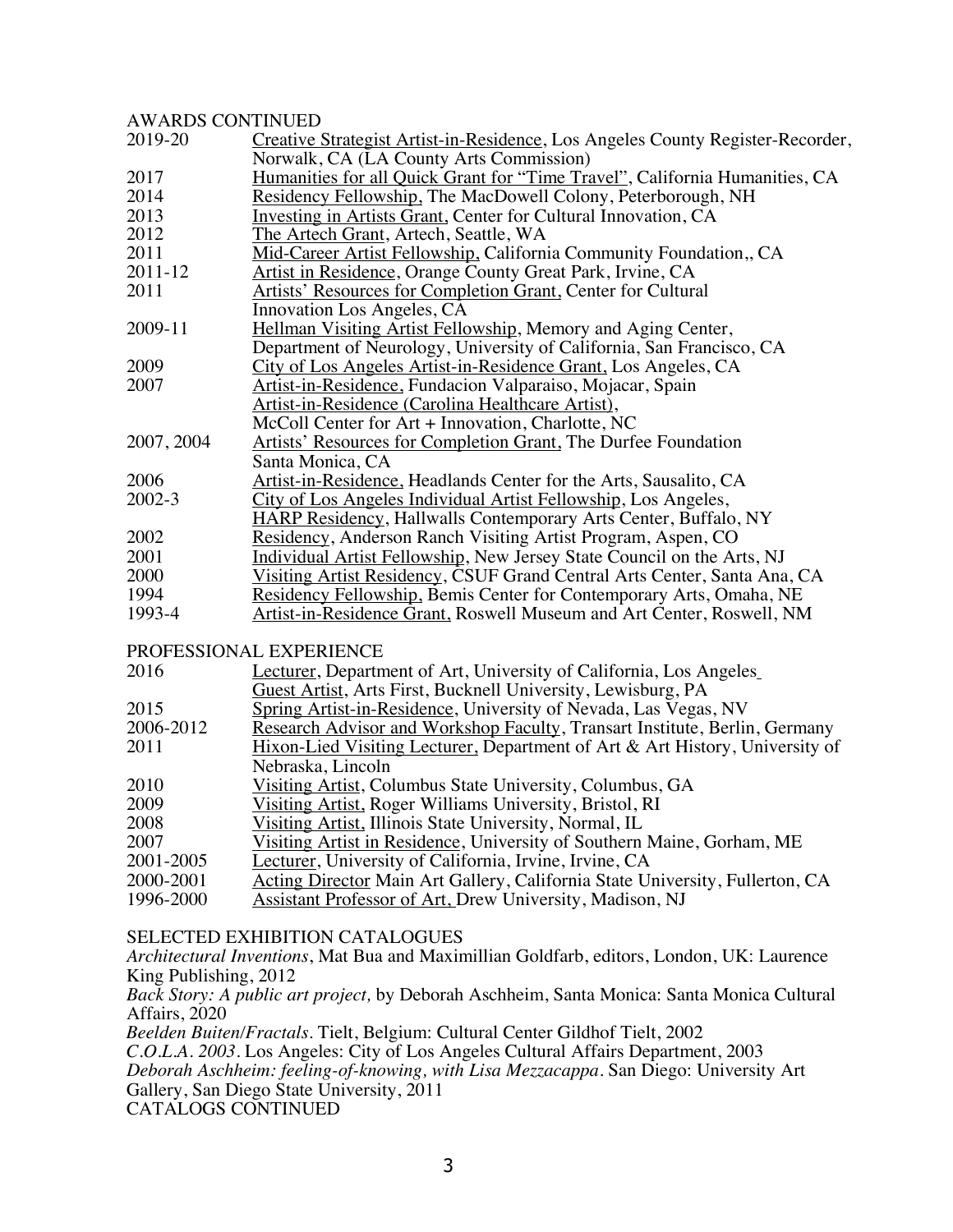### CATALOGS CONTINUED

*Deborah Aschheim: Involuntary Memories: Marine Corps Air Station El Toro and the Nixon Years,* Orange County Great Park Gallery, Irvine, CA, 2013 *Deborah Aschheim: Neural Architecture (a smart building is a nervous building)* Laguna Beach, California: Laguna Art Museum, 2004 *Deborah Aschheim: Reconsider*. St. Louis, MO: Laumeier Sculpture Park, 2008 *Deborah Aschheim: Threshold,* Suyama Space, Seattle, WA, 2013 *Every (ongoing) day,* by Jody Zellen*,* Los Angeles, CA: Arena 1 Gallery, 2018 *Five,* University of Nevada Las Vegas, 2017 *Hiding Places: Memory in the Arts,* Sheboygan, WI: John Michael Kohler Arts Center, 2011 *Installations Inside/Out,* Pasadena, CA: Armory Center for the Arts, 2009 *The Lining of Forgetting: Internal and External Memory in Art*: Greensboro, NC: Weatherspoon Art Museum, 2008 *The Open Daybook*, David Earle, editor, Brooklyn, NY: Mark Batty Publisher, 2010 *What's love got to do with it,* San Francisco, CA: San Francisco Arts Commission, 2017

### SELECTED ARTICLES AND REVIEWS

| 2020 | <i>The Argonaut</i> , "Deborah Aschheim draws a tapestry of LA County's<br>voters one sketch at a time," by Christina Campodonico, Oct 28<br>Artists4Democracy, A4D TV,   |
|------|---------------------------------------------------------------------------------------------------------------------------------------------------------------------------|
|      | https://www.artists4democracy.com/deborahaschheimvideo<br>Spectrum News 1, Artist Helping Registrar-Recorder's Office Get out<br>the Vote," by Nic Cha Chim, Feb 24, 2020 |
|      | CSUDH News, "Studio Art Program Partners with L.A. County to<br>Encourage Student Voting," by Paul Browning, Feb 20. 2020                                                 |
|      | CSULA University Times, Students, L.A. County team up to <b>boost</b><br>voter turnout," by Richard Tzul, Feb 13 2020                                                     |
| 2017 | San Francisco Chronicle, "Bus shelters bring Summer of Love's<br>ghosts back to life," by Sam Whiting, March 2, p. E6, ill. San<br>Francisco, CA                          |
| 2015 | American Scientist, November-December, "Tracking the eyes to study the                                                                                                    |
|      | brain," by Indre Viskontas, ill. Research Triangle Park, NC                                                                                                               |
|      | Las Vegas Weekly, May 14-20, "Deborah Aschheim explores the tension                                                                                                       |
|      | between personal and collective memory," by Dawn-Michelle Baude, p.47, ill.                                                                                               |
|      | Henderson, NV                                                                                                                                                             |
|      | Las Vegas Weekly, March 19-25, "The memory, history and myth behind                                                                                                       |
|      | Deborah Aschheim's drawings," by Kristen Peterson, p.47, ill. Henderson, NV                                                                                               |
| 2014 | Getty Iris, July 22, "Planning for Utopia" by Deborah Aschheim, ill. LA, CA                                                                                               |
| 2013 | <i>Huffington Post</i> , May 6, "Deborah Aschheim: Involuntary Memories: Marine<br>Corps Air Station El Toro and the Nixon Years," ill., Bill Bush, LA, CA                |
|      | Sculpture, March, page 20, illustrated "Itinerary – Suyama Space, Seattle:                                                                                                |
|      | Deborah Aschheim" Hamilton, NJ                                                                                                                                            |
|      | <i>Seattle Times</i> , February 1, ill. "At Suyama Space, mesmerizing 'Threshold'"                                                                                        |
|      | Robert Ayers, Seattle, WA                                                                                                                                                 |
|      | <i>The Stranger</i> , February 6, "Ghost Buildings: Art in the fourth dimension," ill,                                                                                    |
|      | Jen Graves, Seattle, WA                                                                                                                                                   |
| 2012 | Art Ltd., January/February 2012, p. 23-24, ill, "Deborah Aschheim: 'feeling of                                                                                            |
|      | knowing' at San Diego State University Art Gallery," Jody Zellen, Los Angeles                                                                                             |
| 2011 | Sculpture, November, p.17, ill "Itinerary - San Diego State University,                                                                                                   |
| 2010 | University Art Gallery, San Diego: Deborah Aschheim." Hamilton, NJ                                                                                                        |
|      | Juxtapoz, p. 122, August, "Profile: Deborah Aschheim," ill., San Francisco, CA<br>Zyzzyva, p. 95, 136, 138, Winter, "Works on Paper," San Francisco, CA                   |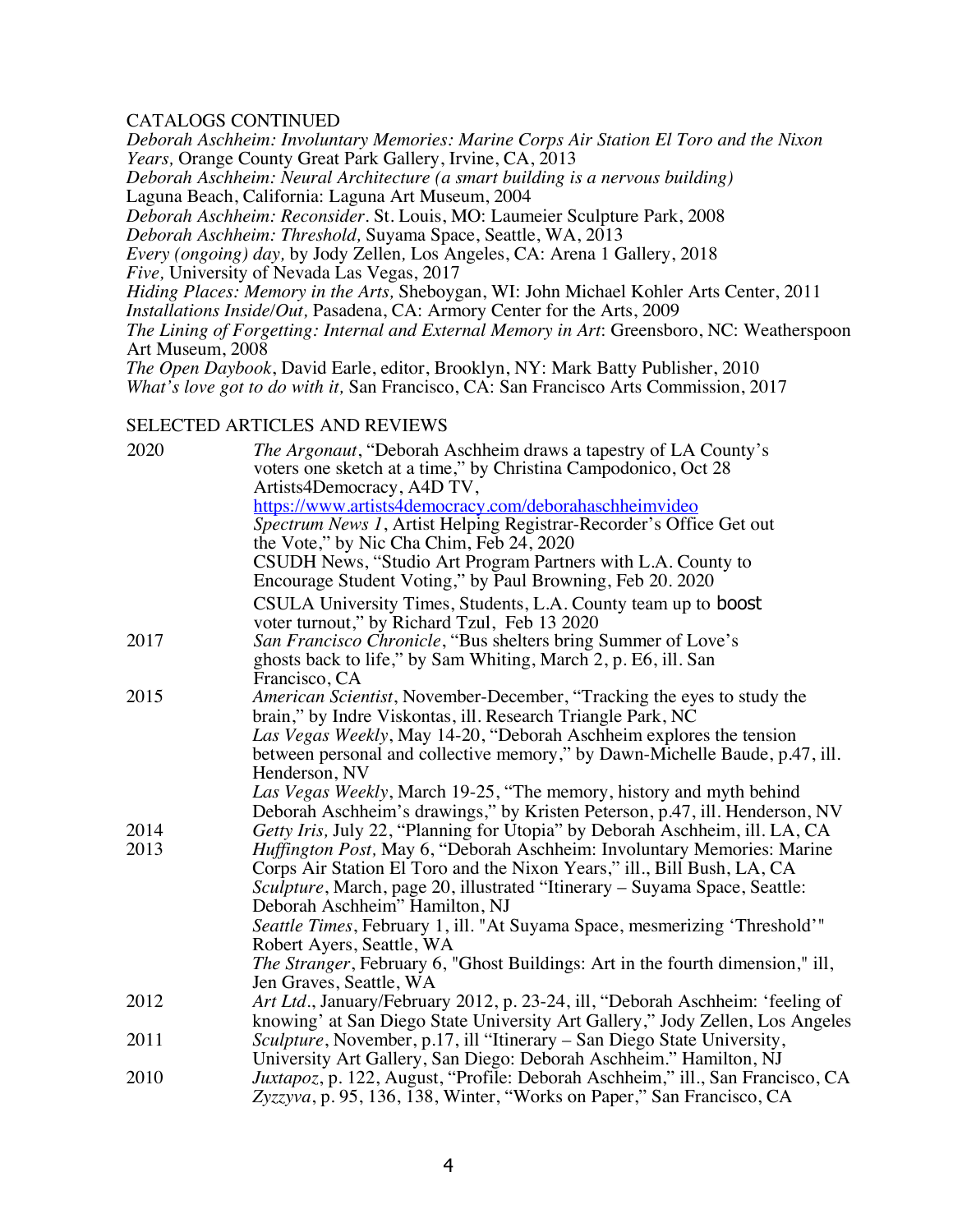## ARTICLES CONTINUED

| 2010              | Art Ltd., p.24, Nov/Dec, "Los Angeles: Deborah Aschheim 'Nostalgia for the<br>Future' at Edward Cella Art + Architecture," George Melrod, Woodland Hills,<br>Artillery, p. 62 Nov/Dec, "Deborah Aschheim, Edward Cella Art + |
|-------------------|------------------------------------------------------------------------------------------------------------------------------------------------------------------------------------------------------------------------------|
|                   | Architecture," Scarlet Cheng, Los Angeles, CA<br>Artforum.com, October," Critic's Picks: Deborah Aschheim, Edward Cella Art<br>and Architecture," ill. Lyra Kilston, New York, NY                                            |
| 2006              | Sculpture, May, p.74-5, "Nashville: Deborah Aschheim," Laura Dillon, ill.,<br>Hamilton, NJ                                                                                                                                   |
| 2006              | Art Papers, March-April, p.62, "Deborah Aschheim, Nashville," Wendy<br>Koenig, ill. Atlanta, GA                                                                                                                              |
| 2005              | Los Angeles Times, February 19, p. E26, "Rework, rebuild, recycle," Scarlet<br>Cheng, ill, Los Angeles, CA                                                                                                                   |
| 2004              | Sculpture, December, p.66-67, "Reviews: Laguna Beach, California: Deborah<br>Aschheim," Collette Chattopadhyay, ill, Hamilton, NJ                                                                                            |
| 2020<br>\$5000    | <b>COMMISSIONS AND PUBLIC PROJECTS</b><br>365 Days of Voters, social media project for Art Happens Anywhere<br>Commissioned by City of Glendale, CA                                                                          |
| 2020<br>\$200,000 | Back story, Fire Station Number 1, Santa Monica, CA<br>Art Glass incorporated into interior glazing of new fire station, City of<br>Santa Monica Cultural Affairs                                                            |
| 2019-             | Law Enforcement Training Center, Raleigh, North Carolina (in progress)                                                                                                                                                       |
| 2018<br>\$6500    | Pasadena Time Travel, Posters for Pasadena Transit, Pasadena, CA<br>Posters installed on buses and shelters, funded by Pasadena Arts and Culture<br><b>Commission and California Humanities</b>                              |
| 2018<br>\$143,000 | Story Wall, Rancho Los Amigos National Rehabilitation Center, Downey, CA<br>85' long x 8' tall Art Glass and video wall installation for Outpatient Building<br>Concourse. Commissioned by LA County Civic Arts Commission   |
| 2018<br>\$120,00  | <b>LAPD Yearbook</b> , Los Angeles Police Academy, CA<br>78' outdoor wall of drawings for LAPD training facilities.<br>Commissioned by City of Los Angeles Department of Cultural Affairs.                                   |
| 2017<br>\$10,000  | The Zeitgeist, Art on Market Street, San Francisco, CA<br>Printed, exhibited in bus shelters, San Francisco Arts Commission                                                                                                  |
| 2014<br>\$32,000  | A.W. Clausen Memorial and Clinic & Research installations, Sandler<br>Neurosciences Center, University of California, San Francisco, CA<br>Wall installations commissioned by UCSF Memory and Aging Center.                  |
| 2012<br>\$150,000 | Periscope, Amazon.com, South Lake Union, Seattle, WA<br>Video and light installation commissioned by Vulcan, Inc.                                                                                                            |
| 2010<br>\$80,000  | Taxonomy, Pocket-Greenhaven Library, Sacramento, CA<br>Exterior light installation, Sacramento Metropolitan Arts Commission.                                                                                                 |
| 2007<br>\$50,000  | <b>Nerve Center, LAPD Valley Communications Dispatch Center, West Hills, CA</b><br>Fiber optic wall installation, City of Los Angeles Cultural Affairs.                                                                      |